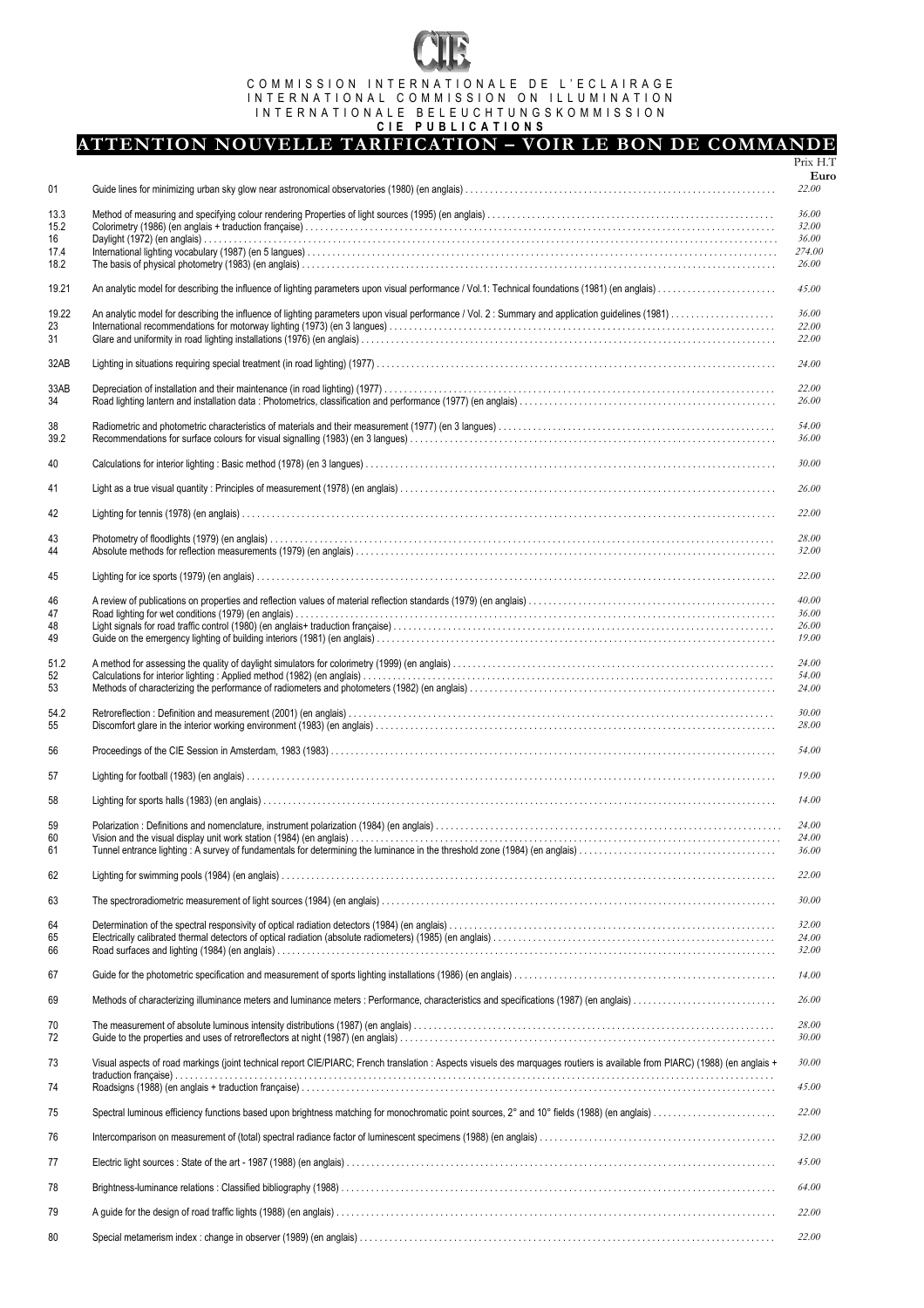| 81                                            | 24.00                                                       |
|-----------------------------------------------|-------------------------------------------------------------|
| 82                                            | 64.00                                                       |
| 83<br>84<br>85                                | 22.00<br>28.00<br>28.00                                     |
| 86                                            | 19.00                                                       |
| 87                                            | 26.00                                                       |
| 88<br>89                                      | 28.00<br>28.00                                              |
| 90                                            | 19.00                                                       |
| 93                                            | 40.00                                                       |
| 94                                            | 32.00                                                       |
| 95<br>96<br>97                                | 28.00<br>22.00<br>22.00                                     |
| 98<br>99<br>100<br>101<br>102<br>103          | 22.00<br>19.00<br>30.00<br>19.00<br>22.00<br>30.00          |
| 104<br>105                                    | 19.00<br>22.00                                              |
| 106<br>107<br>108                             | 28.00<br>26.00<br>28.00                                     |
| 109                                           | 19.00                                                       |
| 110                                           | 24.00                                                       |
| 111                                           | 28.00                                                       |
| 112                                           | 19.00                                                       |
| 113                                           | 30.00                                                       |
| 114                                           | 26.00                                                       |
| 115<br>116<br>117                             | 22.00<br>19.00<br>24.00                                     |
|                                               |                                                             |
| 118<br>119<br>121                             | 30.00<br>62.00<br>28.00                                     |
| 122<br>123<br>124<br>125<br>126<br>127<br>128 | 22.00<br>54.00<br>26.00<br>14.00<br>19.00<br>22.00<br>22.00 |
| 129                                           | 19.00                                                       |
| 130                                           | 30.00                                                       |
| 131<br>132<br>134                             | 19.00<br>28.00<br>28.00                                     |
| 135<br>136                                    | 32.00<br>24.00                                              |
| 137<br>138                                    | 24.00<br>28.00                                              |
| 139<br>140                                    | 30.00<br>24.00                                              |
| 141<br>142<br>143<br>144                      | 36.00<br>19.00<br>26.00<br>24.00                            |
| 145<br>146/147                                | 26.00<br>22.00                                              |
| 148                                           | 19.00                                                       |
| 149                                           | 22.00                                                       |